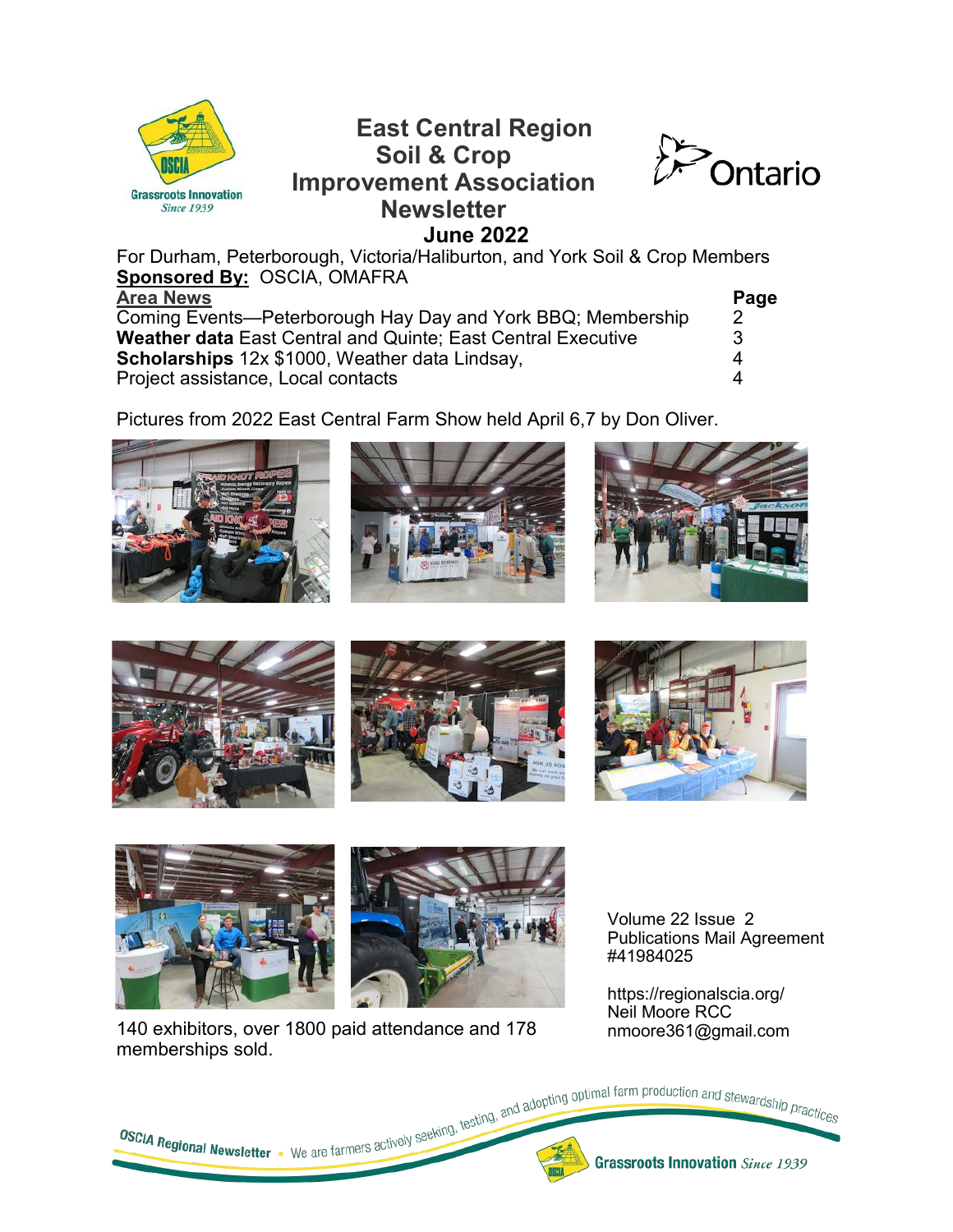East Central Soil and Crop Improvement Association June Newsletter

- **Coming Events -** Coming Events from East Central Region Soil & Crop Improvement Association and Farm Show (regionalscia.org)
- **July 12** 10 am. Peterborough SCIA **Hay Day** and Trent University project.

Six local machinery dealers with 2 tractors and 2 pieces of equipment each.

Demonstration of 6' x 6' drone

Baler that bales plastic on display.

Free chip truck lunch. 484 Nineth Line, Douro-Dummer. Contact Jim Buck.

- **August 9** York SCIA **BBQ** and summer meeting, 6 pm, at Burkholder Farms, 6 Dorman Dr, Stouffville
- **September 12** York SCIA Directors meeting 7:30 pm Reesor's S&G
- **October 19** East Central Directors Meeting 9 am, location TBD
- **January 9, 2023** York SCIA AGM 10 am Mt Albert Lions Hall

**MEMBERSHIPS —still time to renew for 2022**

East Central Region local Soil & Crop Improvement Association Memberships for 2022 \$20 – will increase to \$40 for 2023. Memberships expire on December 31 each year. By joining at the local level you are also a member of the East Central Region Soil & Crop Improvement Association and the Ontario Soil & Crop Improvement Association

Complete and send to the local SCIA. Name, Address, Phone Number, and Email

Durham: Mail \$20 cheque payable to Durham Soil & Crop to Aaron Bowman, 1775 Regional Rd 3, Hampton , ON L0B 1J0

Peterborough: Mail \$20 cheque payable to Peterborough Soil & Crop to Jim Buck, 1576 Centre Line, Norwood, ON K0L 2V0

Victoria: Mail \$20 cheque payable to Victoria Soil & Crop to Adam Bent, 100 Tower Rd, Reaboro, ON K0L 2X0

York: Mail \$20 cheque payable to York Soil & Crop to Tom Patterson, 29 John Lyons Rd, Markham, ON L3P 3H3 or etransfer \$20 to patterson.tom29@gmail.com

Or on the OSCIA website [OSCIA \(ontariosoilcrop.org\)](https://www.ontariosoilcrop.org/login-oscia/)



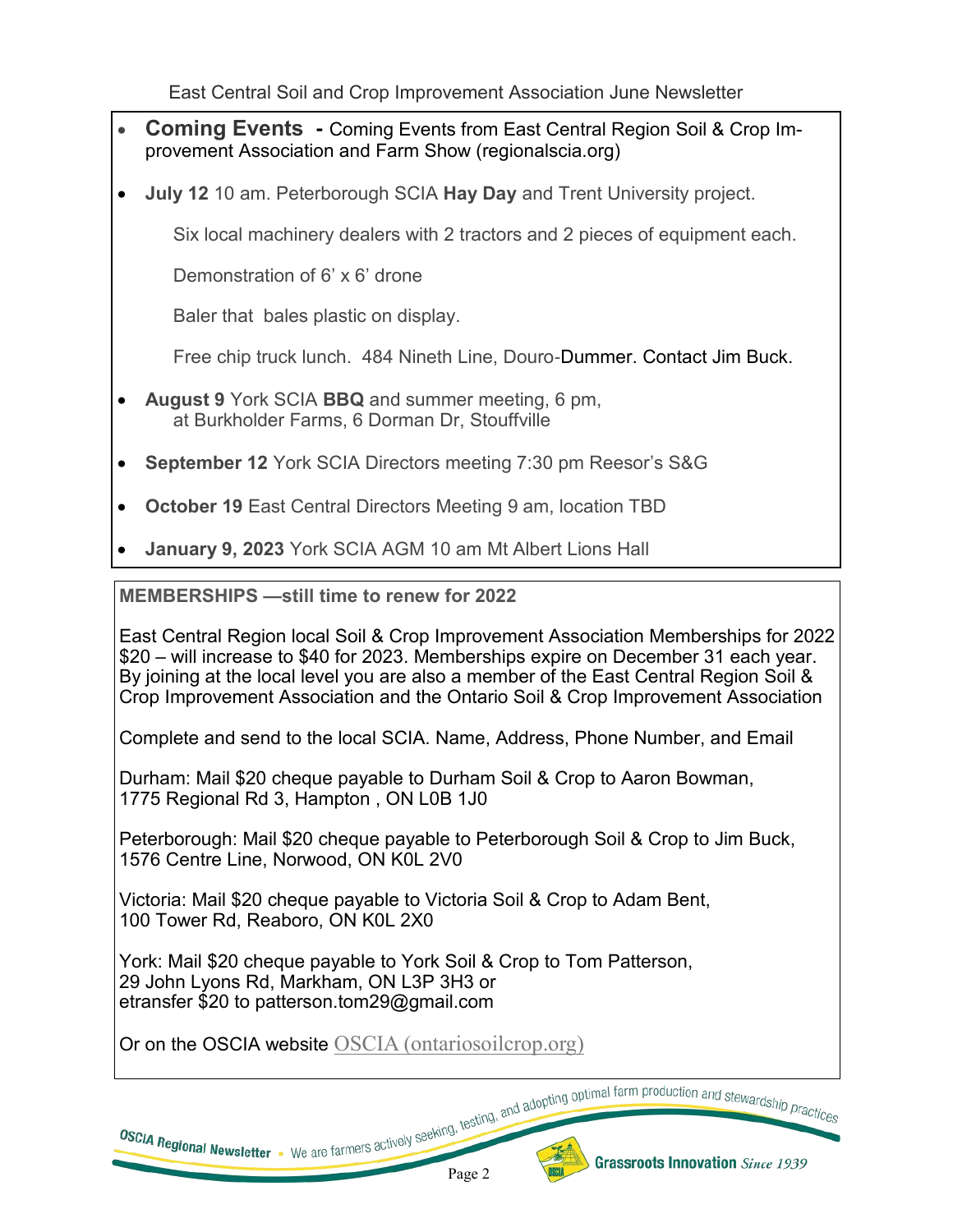| East Central Soil and Crop Improvement Association June Newsletter |
|--------------------------------------------------------------------|
|--------------------------------------------------------------------|

| <b>RAINFALL</b>       |                      |              |                 |                 |
|-----------------------|----------------------|--------------|-----------------|-----------------|
| <b>NAME</b>           | <b>ADDRESS</b>       | <b>TOTAL</b> | <b>APR</b>      | <b>MAY</b>      |
| Kingston              |                      | 175          | 103             | 72              |
| Stewart, B            | <b>Brighton</b>      | 104          | 73              | $\overline{31}$ |
| Trenton               |                      | 117          | 64              | 53              |
| <b>Hoftyzer Farms</b> | Hastings             | 104          | 60              | 44              |
| Trent U               | Peterborough         | 113          | 56              | $\overline{57}$ |
| Airport               | Peterborough         | 109          | 55              | 54              |
| Barrie, Tom           | Bowmanville          | 109          | $\overline{56}$ | $\overline{53}$ |
| Shadyway Farms        | Sunderland           | 212          | 84              | 128             |
| Smith, Jim            | <b>Blackwater</b>    | 102          | $\overline{38}$ | 64              |
| Youngfield Farms      | Nestleton            | 69           | 26              | 43              |
| Colville, Brian       | Woodville            | 119          | 67              | 52              |
| McLean, Robert        | Omemee               | 124          | 47              | $\overline{77}$ |
| Moore, Neil           | Lindsay              | 105          | 59              | 45              |
| King, Rodney          | Stouffville          | 130          | 62              | 68              |
| Mitchell, Hugh        | <b>Richmond Hill</b> | 114          | 65              | 49              |
| Reesor Seed & Grain   | Stouffville          | 142          | 63              | $\overline{79}$ |
| <b>CHU</b>            |                      |              |                 |                 |
| <b>NAME</b>           | <b>ADDRESS</b>       | <b>TOTAL</b> |                 | <b>MAY</b>      |
| Kingston              |                      | 460          |                 | 460             |
| Stewart, B            | <b>Brighton</b>      | 534          |                 | 534             |
| Cobourg               |                      | 425          |                 | 425             |
| Trenton               |                      | 520          |                 | 520             |
| <b>Hoftyzer Farms</b> | Hastings             | 509          |                 | 509             |
| Trent U               | Peterborough         | 483          |                 | 483             |
| Airport               | Peterborough         | 474          |                 | 474             |
| Barrie, Tom           | Bowmanville          | 513          |                 | 513             |
| Shadyway Farms        | Sunderland           | 496          |                 | 496             |
| Smith, Jim            | <b>Blackwater</b>    | 506          |                 | 506             |
| Youngfield Farms      | Nestleton            | 535          |                 | 535             |
| Colville, Brian       | Woodville            | 482          |                 | 482             |
| McLean, Robert        | Omemee               | 516          |                 | 516             |
| Moore, Neil           | Lindsay              | 492          |                 | 492             |
| Boadway               | <b>Mount Albert</b>  | 527          |                 | 527             |
| King, Rodney          | Stouffville          | 479          |                 | 479             |
| Mitchell, Hugh        | Richmond Hill        | 560          |                 | 560             |
| Reesor Seed & Grain   | Stouffville          | 504          |                 | 504             |
|                       |                      |              |                 |                 |

**EAST CENTRAL Executive and Directors**  President Jason Ferguson; 1st Vice Ed Hanson; 2nd Vice Rodney King Past President Jon Bagshaw; OSCIA Director Brady Jones Sec-Treas and RCC Neil Moore Directors: Tom Patterson, Bob Pritzker, Pat Hamilton, Adam Bent, Jim Buck, Matt Porter, Aaron Bowman, Spencer Wenzelbach OMAFRA: Ian McDonald, Christine O'Reilly